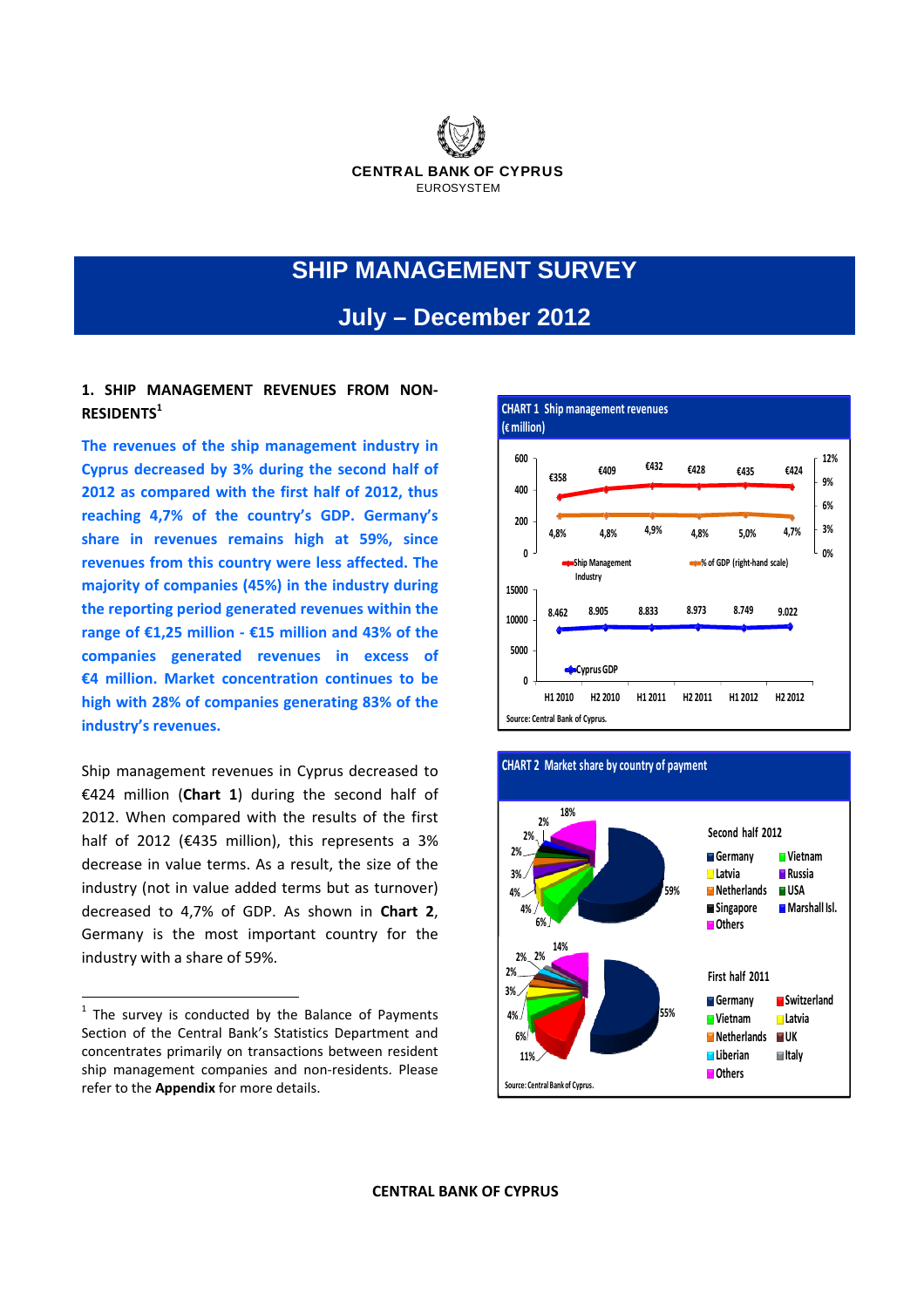Other countries with considerable shares in revenues include Vietnam, Latvia and Russia. It should be noted that the revenue analysis is based on the country from which the revenue is derived and not the country of residence of the beneficial owners of the ships under management.

**Chart 3** illustrates the distribution of revenues in the industry. This is a useful statistic in order to understand the market structure and the size characteristics of the firms associated with the industry.



The horizontal axis is segmented into several different revenue ranges in increasing order and all companies operating in the country have been allocated to one of these (disjoint) groups. As is common for frequency distributions, the vertical axis measures the percentage of companies belonging to each group (revenue‐range). According to the segmentation results, 45% of the companies have half‐yearly revenues within the range of €1,25 million -  $£15$  million. Furthermore, 43% of the companies generate revenues in excess of €4 million.

The distribution of revenues in an industry emerges historically as the result of several different factors and influences. Possible explanations for the observed market structure in the shipping industry include the specialisation per type of ship management service (i.e. crew management, technical management, full management), the capital structure (sources of financing), the ownership status of the companies (e.g. member of a greater group which controls companies specialising in ship owning and chartering activities) and the country of the beneficial owner.

Another important aspect of the market structure characterising this industry, namely market concentration, is illustrated in **Chart 4**.



The chart shows that the top 28% of the companies account for 83% of the industry's revenues, which suggests that the industry is relatively concentrated. The ranked cumulative percentage of companies contributing to ship management revenues is measured on the horizontal axis (e.g. the 28% level corresponds to the top 28% of companies in the industry in terms of half‐yearly revenues). The vertical axis measures the respective (aggregated)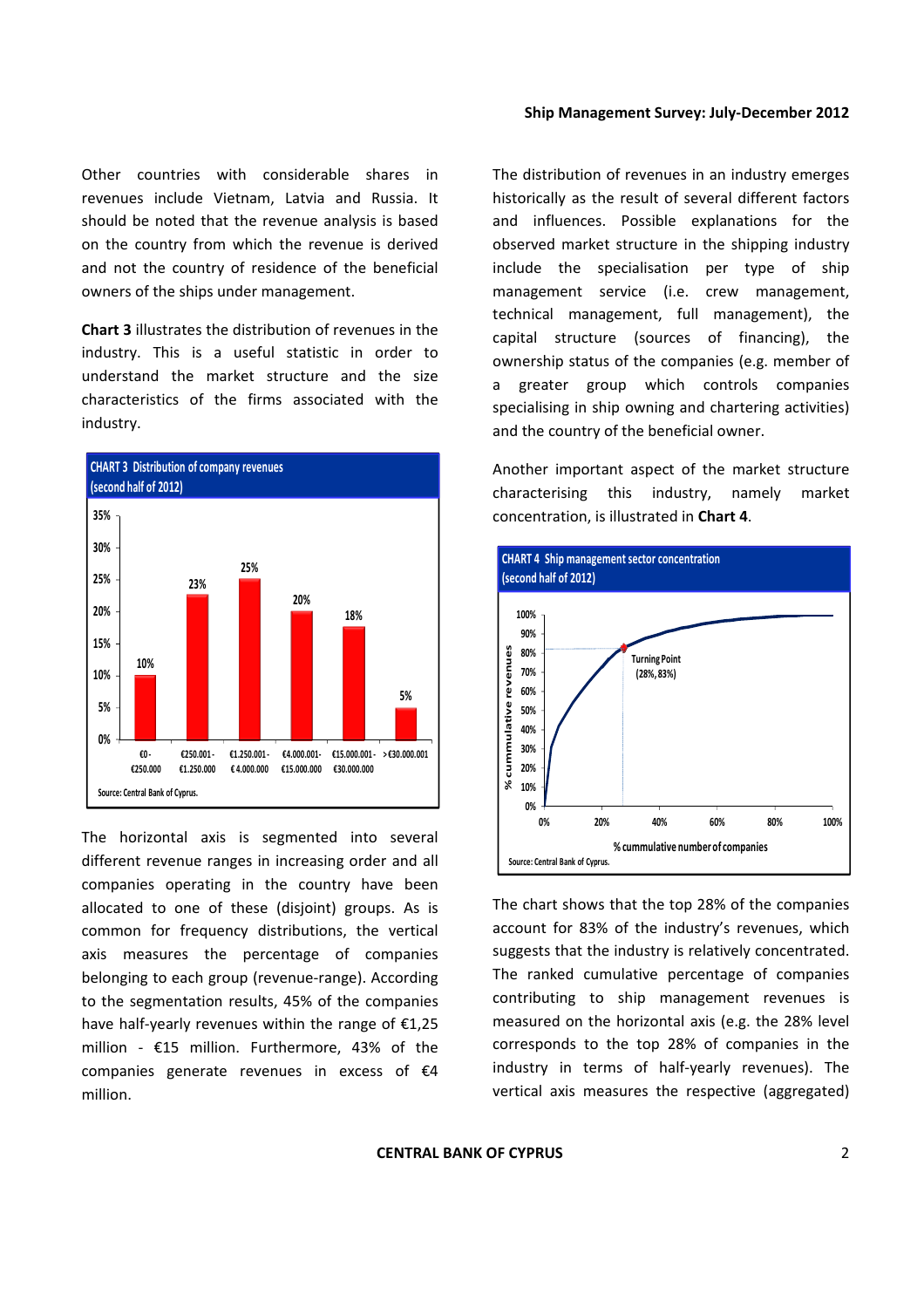percentage revenue contribution of these companies.

The turning point in the chart indicates the level at which a decline in the marginal contribution of companies to the industry's revenues is observed. Specifically, a 1% increase in the number of companies beyond the turning point provides less than a 1% increase in the cumulative revenues of the industry.

**Chart 5** illustrates historical time series information on the level of inward transactions (flows) that were carried out by the shipping industry since 2002. These transactions concern revenues from the provision of shipping services abroad (both ship management and ship owning) and were compiled from monthly transaction volume data collected from a variety of sources including local banks. The time series information is particularly useful in order to examine the long‐run trend and the volatility of revenues in the ship management industry. Since the recorded transactions exhibited high volatility, these are not presented in raw data format but as a 4‐month moving average, which enables us to identify the key characteristics of the series.

As a result of the moving average smoothing procedure the trend, cyclical and seasonal characteristics of the time series can be easily identified in **Chart 5**. Throughout 2012, the series exhibited similar seasonal and cyclical characteristics as in the previous three years. There is an increasing trend during the period 2008‐2012. However, it can also be observed that during the months August 2012 - December 2012 there was a decline in revenues that is consistent with the seasonal characteristics of the series. From December 2009 onwards, the series exhibit a distinct seasonal structure in line with the significant increase in volatility during the last three years.



#### **2. SHIP MANAGEMENT SERVICES**

**Crew, technical and full management services provided the majority of the industry's revenues for the second half of 2012 (75%). Crew management was the most important type of service within the ship management segment with a share of 48% and is followed by full management services with a share of 42%. Germany is the most important export destination for the industry, with a share of 66% in the ship management segment. However, its contribution with respect to full management services is only 27%.**

**Chart 6** (p. 4) provides a tree diagram with the most important percentage contributions that characterise the ship management industry. The first level in the tree diagram refers to the different types of services that are provided by the industry and include freight services, ship management services and chartering. Ship management services contribute 75% of the industry's revenues, chartering services 17%, freight services 1% and collectively the other services (i.e. finance, logistics) 10%. Ship management services are further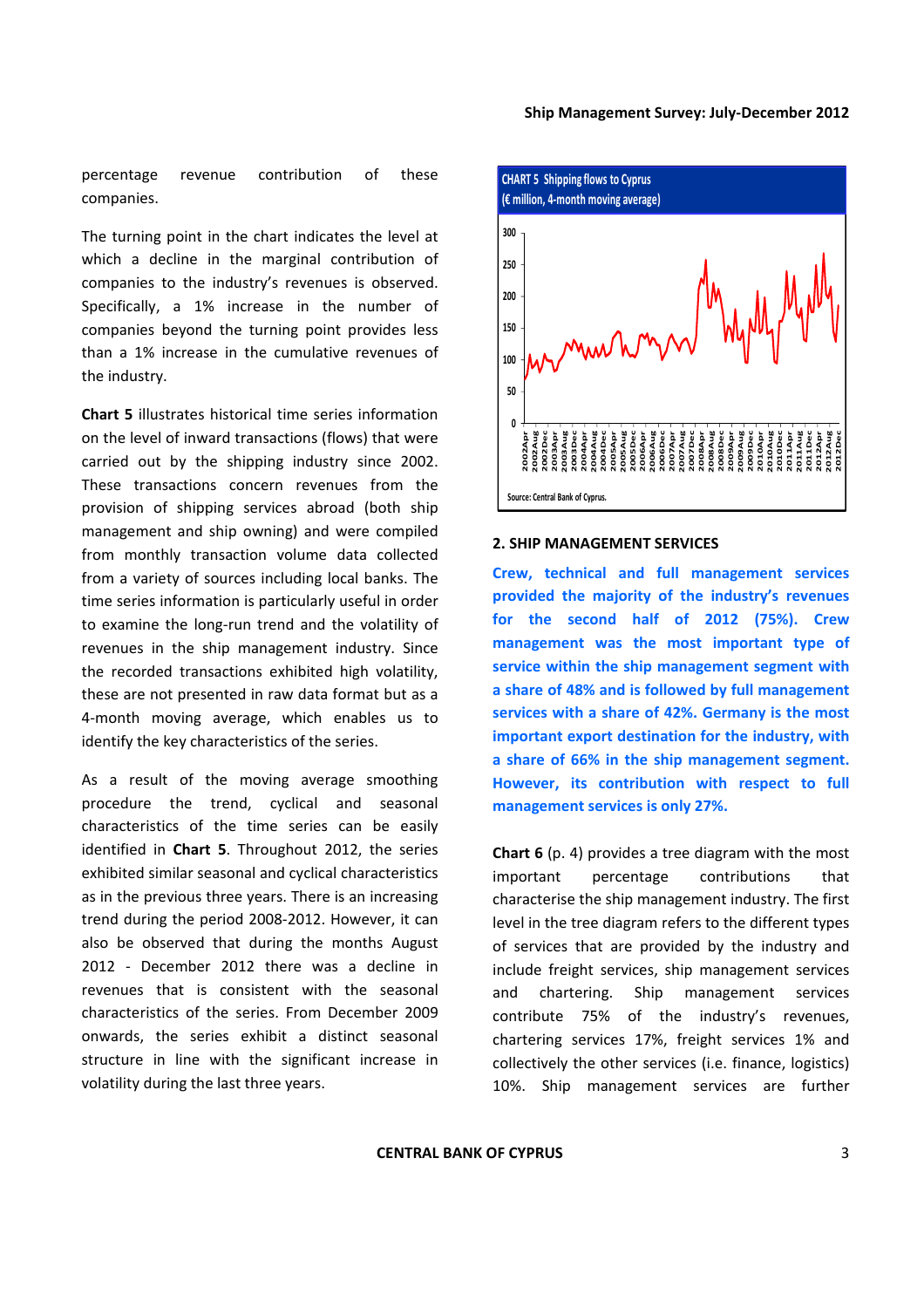analysed by country in the second level of the tree diagram. Germany is the leading subscriber to ship management services, accounting for 66% of the revenues. Although the contributions by the other countries are significantly lower, it is expected that they will grow more in the future as a result of Cyprus's new, fully upgraded, tonnage tax system. It is considered one of the most competitive shipping tax systems in the EU and has led to an increase in the number of shipping company registrations in Cyprus.



The ship management revenues of the last three periods are decomposed by type of service in **Chart 7**. Crew management provides the highest percentage contribution. Its contribution increased to 53% during the first half of 2012, but declined subsequently to 48% during the second half of the same year. In contrast, the contributions of technical and full management services increased to 11% and 42% of the total ship management revenues respectively during the second half of 2012. The large contributions of the crew and full management components highlight the presence of several large companies engaged in the provision of these types of services.



**Charts 8** and **9** provide tree diagrams of the revenue contributions associated with full and crew management services. Specifically, full management fees are decomposed by country in **Chart 8** and similarly for crew management fees in **Chart 9** (p. 5). With respect to full management services (Chart 8), 27% of the revenues come from Germany, 24% from Russia, 11% from Malta and 8% from the Marshall Islands.

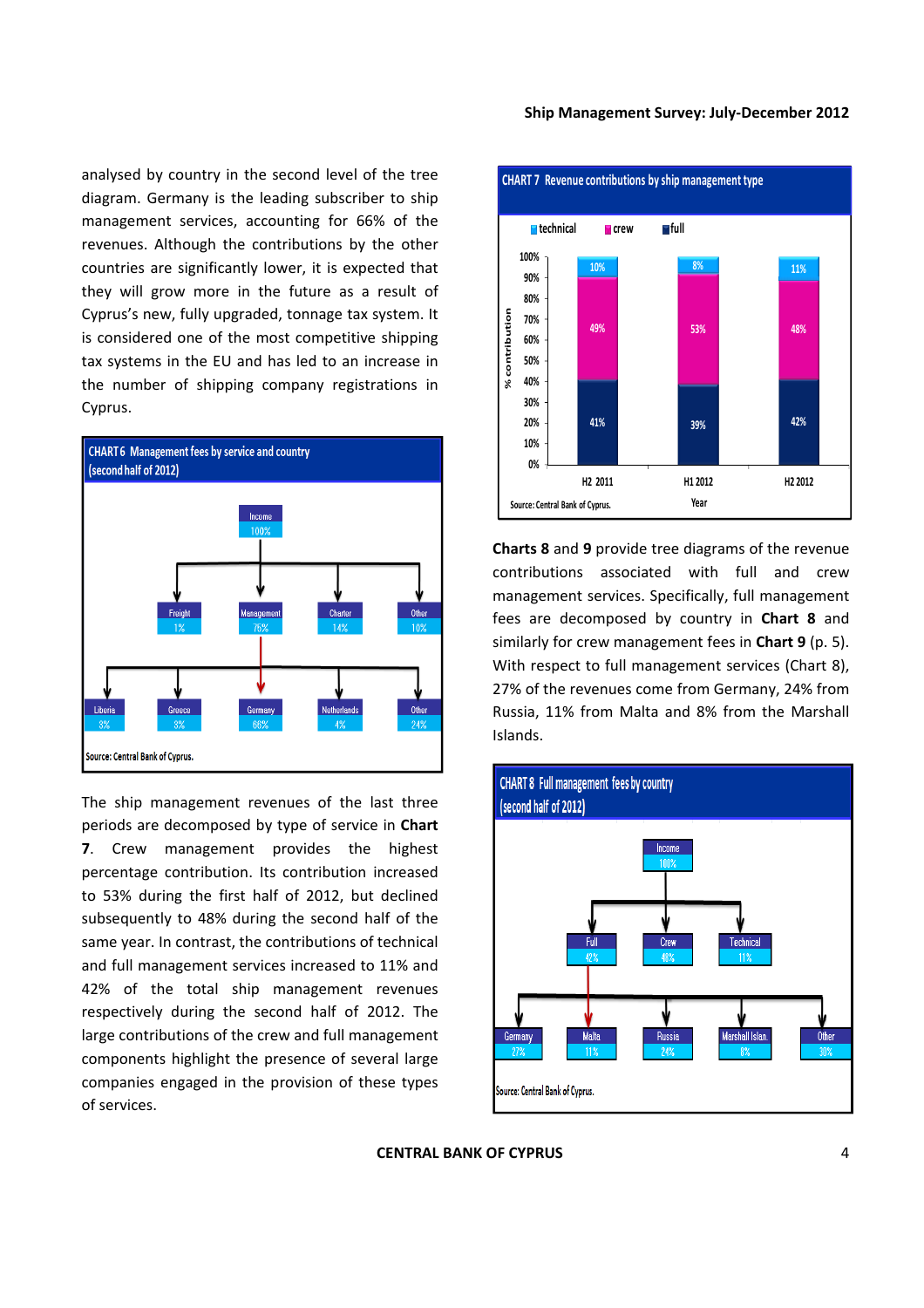Germany's contribution to crew management revenues (**Chart 9**) for the same period was significantly higher, reaching 55%. The rest of the revenues in this segment were accounted for by several other countries with relatively small share contributions such as Switzerland (7%), the Netherlands (5%) and Poland (4%).



#### **3. COUNTRY PORTFOLIOS**

**Most of the ship management services are provided to German ship owners whose ships carry foreign flags. However, despite its leading market share position, revenues from Germany did not exhibit any further growth during the last two years. There is a positive relationship between client portfolio size and market share performance. On average, strong market share performance is associated with the handling of more than 40 ship owning companies.**

**Chart 10** analyses revenues based on the flag registration of the ships under management. The great majority (91%) of the ships serviced by the industry carried foreign flags. Their contribution during the last two years has remained steadily above the 90% level. Revenues from ships under the Cyprus flag can potentially increase in the future given the size and importance of Cyprus's shipping registry and recent policy changes in taxation and flag benefits adopted by the government of Cyprus.





## A market share analysis by country of beneficial ship ownership is provided in **Chart 11**. In line with previous results, German ship owners provided 65% of the revenues during the second half of 2012. A similar percentage was also observed during the first half of 2011 (64%). Other countries in the ranking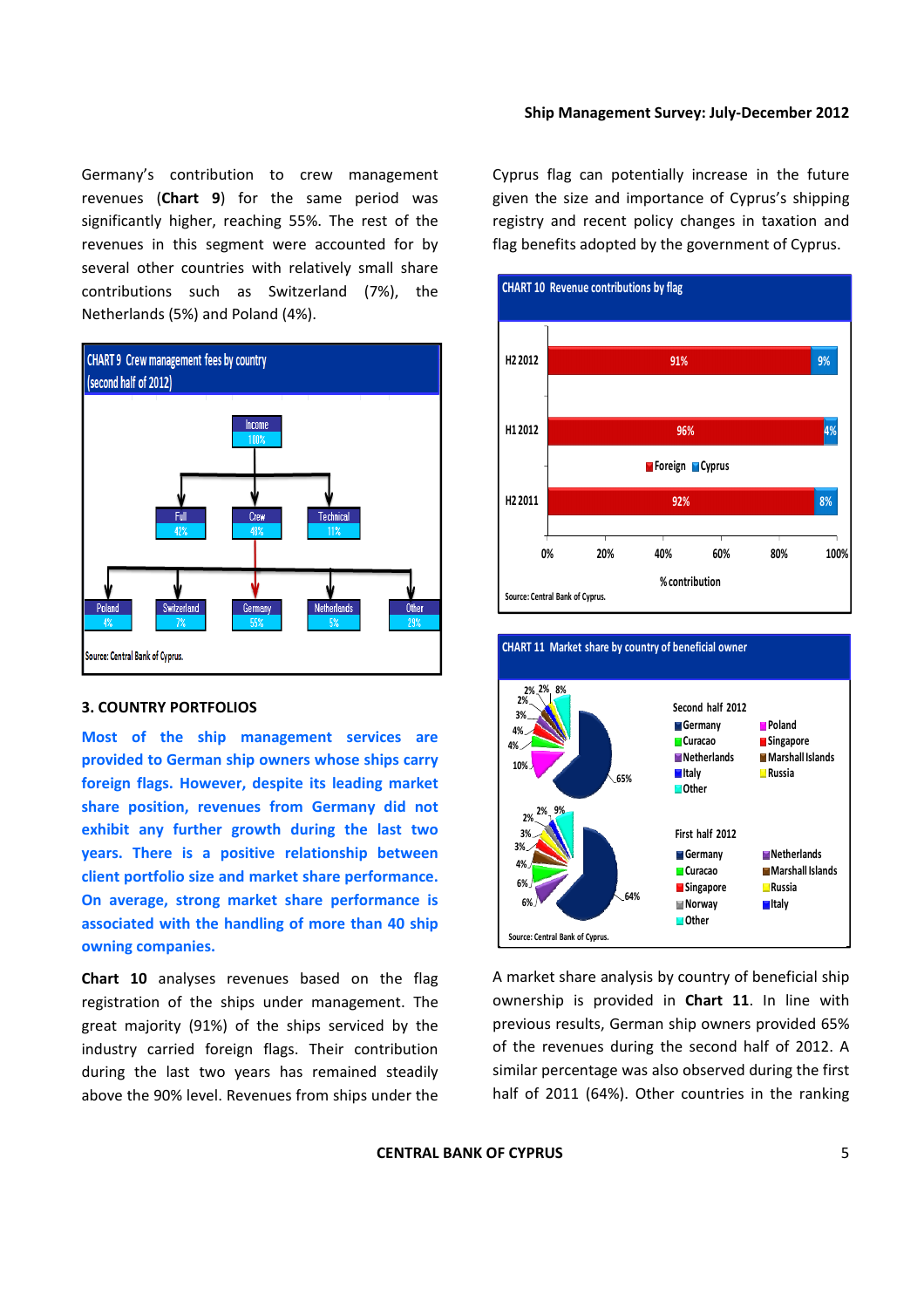(albeit with significantly smaller shares) include Poland, Curacao and Singapore.

**Chart 12** provides insights into the client portfolios of the companies and examines in particular the relationship between portfolio size (number of clients managed) and market share. The horizontal axis is segmented into four different size ranges (groups) in increasing order. The first group includes ship management companies that managed between 1 and 3 ship owning clients during the second half of 2012. The second group includes handlers of between 4 and 10 ship owners, the third group refers to handlers of between 11 and 40 ship owners and the fourth group represents handlers of more than 40 ship owners.



The vertical axis on the left‐hand side of the chart measures the numeric and weighted distribution of each group of companies. The right-hand vertical axis measures the average market share in each group. The results suggest that the companies in the first group (managing between 1‐3 ship owning clients) accounted for 31% of the total population of ship management companies and generated 13% of the industry's revenues. The average company market share in this group was 1%. Similarly, the companies in the second group accounted for 28% of the population of ship management companies, generated 19% of the industry's revenues and scored an average share of 1,7%.

Only 41% of the companies handled more than 10 clients during the second half of 2012, but strong market share performance is achieved with the handling of more than 40 ship owners. Only 10% of the companies handled more than 40 clients during this period and shared 40% of the industry's revenues. The average market share in this group was 10,1%, which suggests that strong market share performance is associated with significantly large portfolios of clients. In the second best group (11‐40 ship owning clients), the average market share performance was only 2,4%. As a result of this market concentration, a small number of companies receive a relatively high share of the industry's revenues.



The relationship between market share and revenue growth by country, is illustrated in **Chart 13**. The horizontal axis measures each country's share in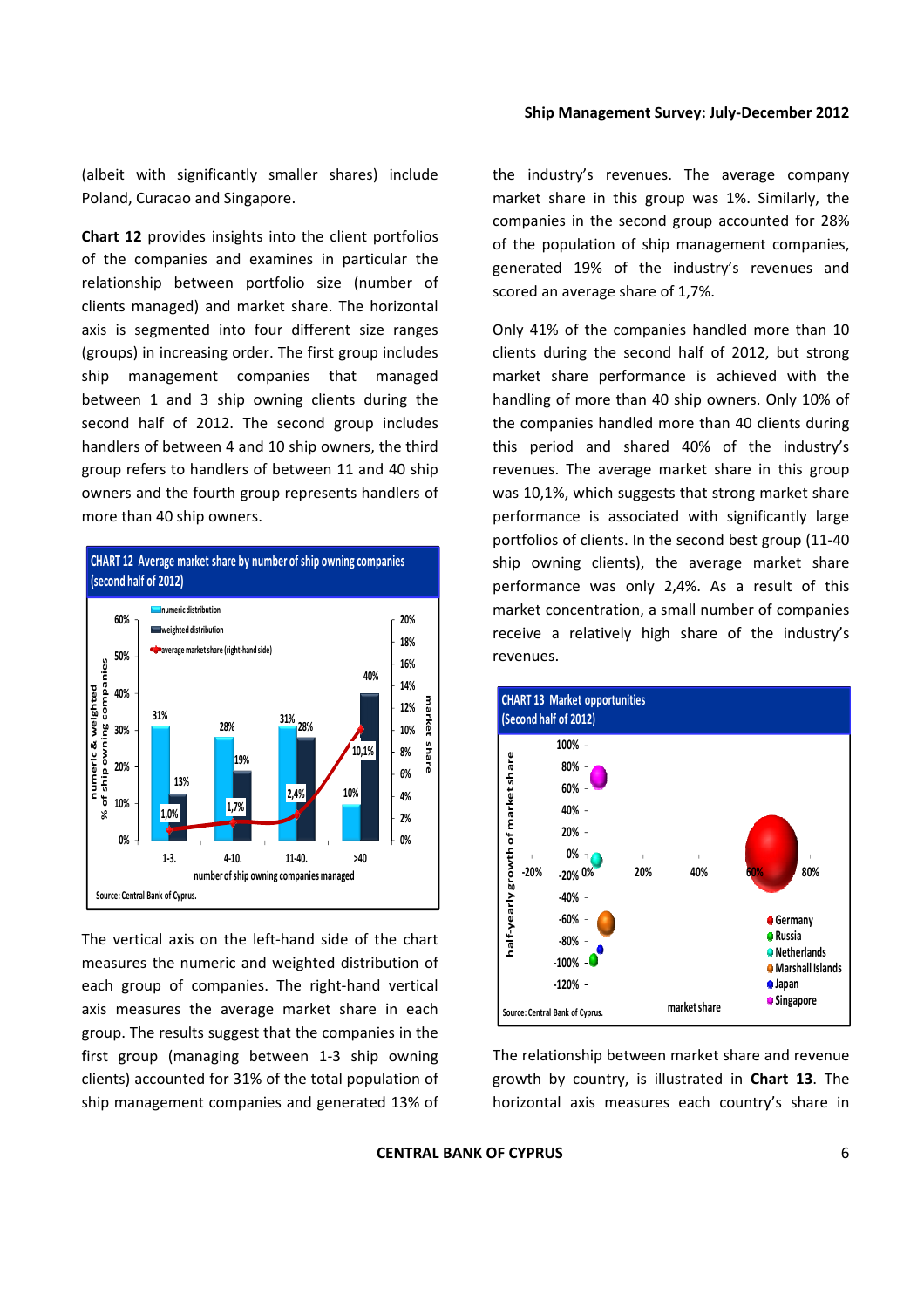revenues for the six‐monthly period July‐December 2012. The vertical axis measures the percentage change (half‐yearly growth) in the share of each country. Furthermore, the size of each bubble in the chart is proportional to the size of revenues associated with each country.

Germany is the most important market, accounting for more than 60% of the industry's revenues; however, it did not exhibit any revenue growth during the second half of 2012. Singapore exhibited the highest growth in revenues during the same period, while revenues from Russia, Japan and the Marshall Islands declined.

**Chart 14** maps competitive presence in each country by listing the percentage of companies registered in Cyprus that have offered services in each country during the second half of 2012.



Competition for the provision of ship management services is strong only with regards to German ship owners since 49% of the companies offered their services in Germany during the second half of 2012. Competitive presence is particularly low in the other countries included in **Chart 14**. The provision of services by Cypriot companies exceeds the 20% threshold only in the case of Singapore (23%).

#### **4. SHIP MANAGEMENT EXPENSES**

**Ship management expenses declined by 3,9% during the second half of 2012 and for third consecutive period. The majority of expenses concerned crew earnings and were paid to staff from the Philippines (21%), Poland (12%) and Ukraine (11%). Reductions were also observed in advertising expenses, in line with the decrease in revenues during the second half of 2012.** 



The total amount of expenses paid by the industry decreased during the second half of 2012, from €362 million to €348 million. A similar level of expenses was observed during the second half of 2010 (**Chart 15**). These figures do not include the expenses paid in Cyprus and are compatible with the revenues reported in **Chart 1** (p. 1), whereby amounts received from companies based in Cyprus are excluded.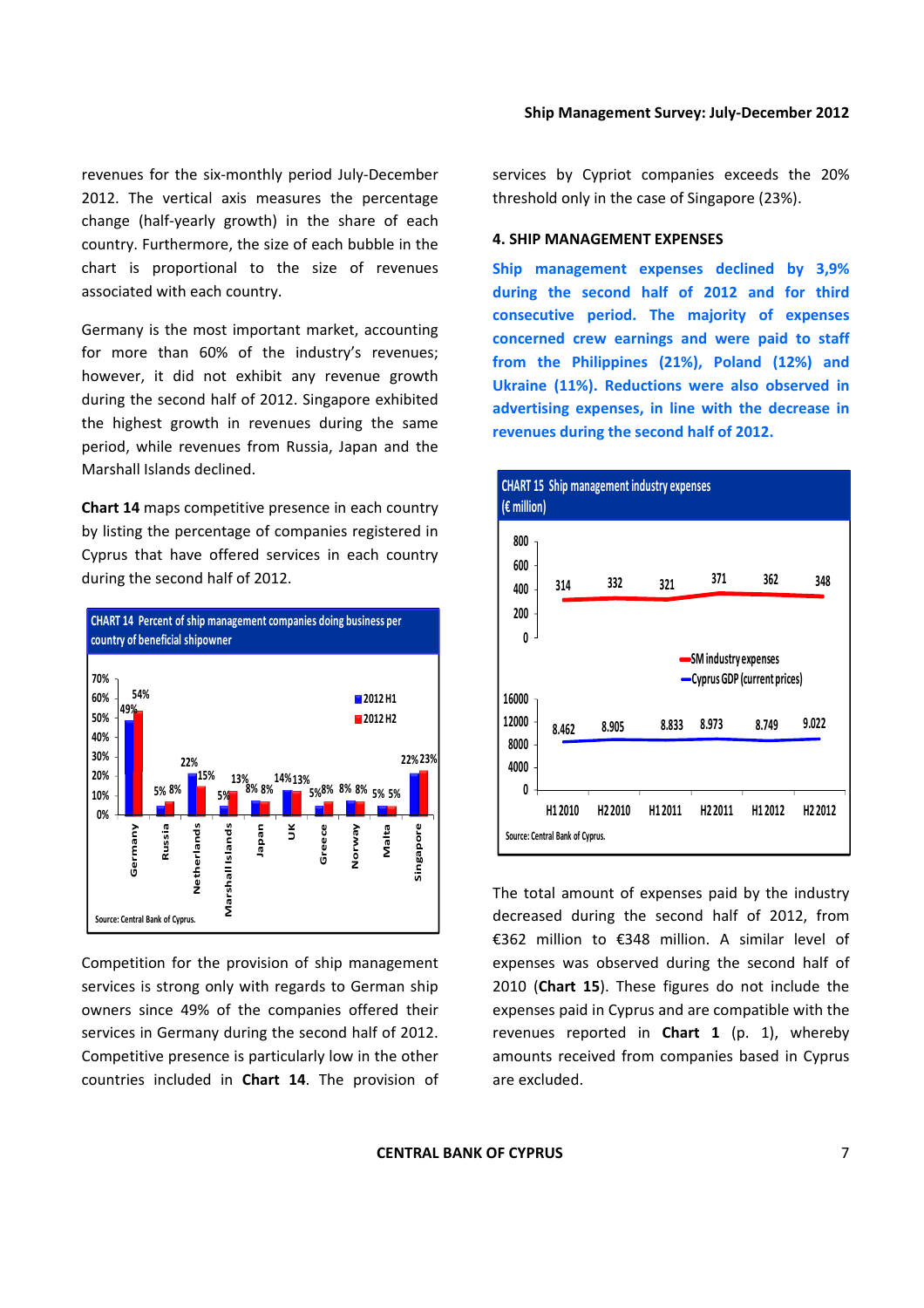**Chart 16** provides an analytical decomposition of the industry's expenses**.** Crew earnings accounted for 56% of the total amount. Of these, 40% were paid to non‐EU citizens and 16% to EU citizens. All remaining outflows were directed to ship management (18%) and administration expenses (26%). The high percentage of crew expenses highlights the industry's specialisation in the provision of crew and full<sup>2</sup> management services.



Aggregated advertising expenses decreased for the reference period, reaching €0,55 million during the second half of 2012. It is worth noting that during the first half of 2011 advertising expenses totalled €2,44 million. This decline is in line with the reduction in the industry's revenues observed in **Chart 1** (p. 1). The left‐hand axis in **Chart 17** indicates the level of ship management revenues and the right‐hand axis the level of advertising expenses. There is no clear causal relationship between advertising expenses and revenues.



**Chart 18** decomposes the industry's expenses by country of outflow payment. This is an important distinction in the compilation of the balance of payments and international investment position accounts. Most of the expenses were directed to Cyprus (22%), the Philippines (21%), Poland (12%) and Ukraine (11%).



Since the majority of expenses concern crew earnings, these are further analyzed by country of

<sup>&</sup>lt;sup>2</sup> Crew management is included in full management contracts.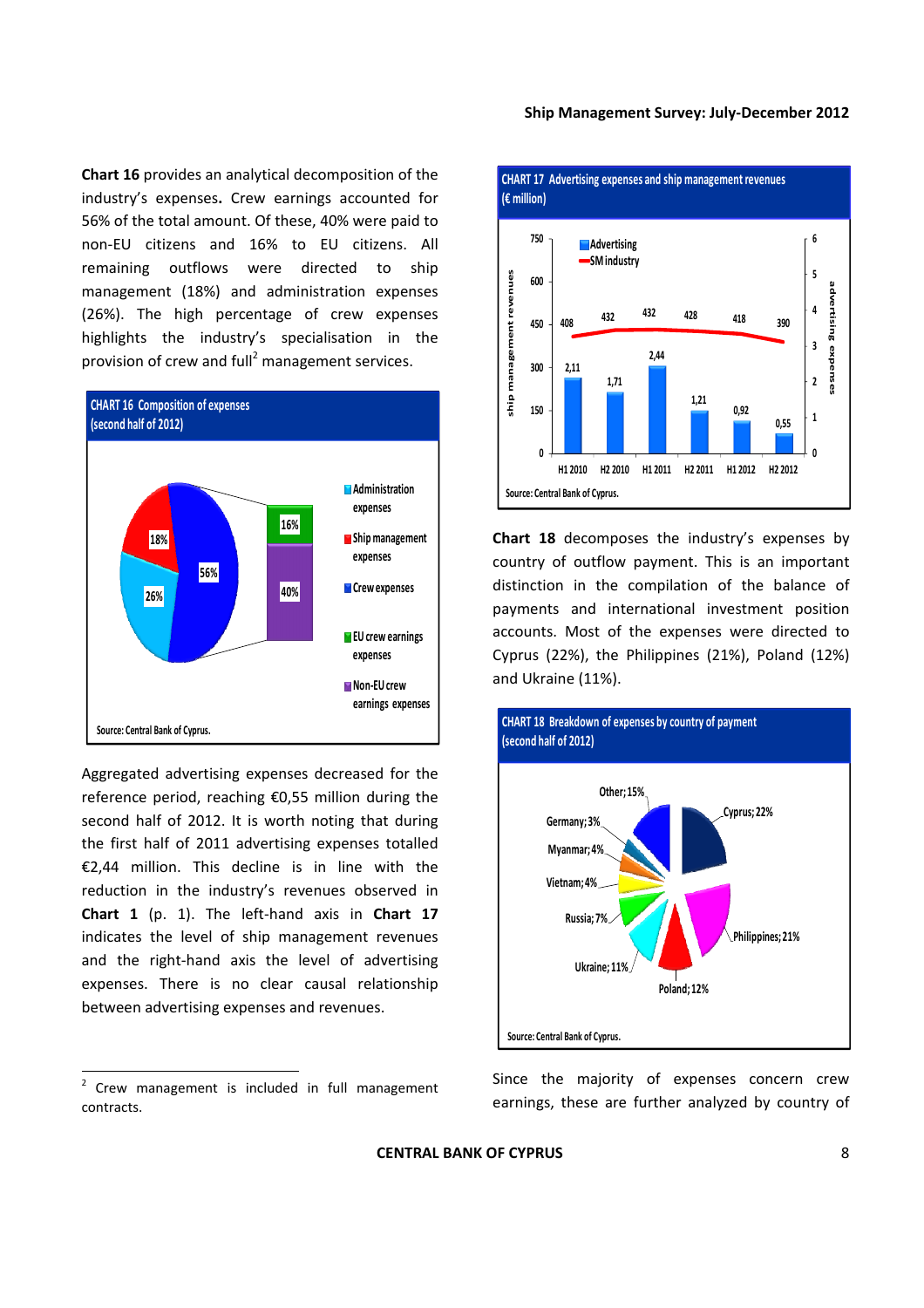payment in **Chart 19**. There are no significant payments to Cypriot crew members in this case. Most of the crew expenses were directed to crew staff from the Philippines, Poland and Ukraine which also explains the relatively high percentages attributed to these countries in **Chart 18** (p. 8).